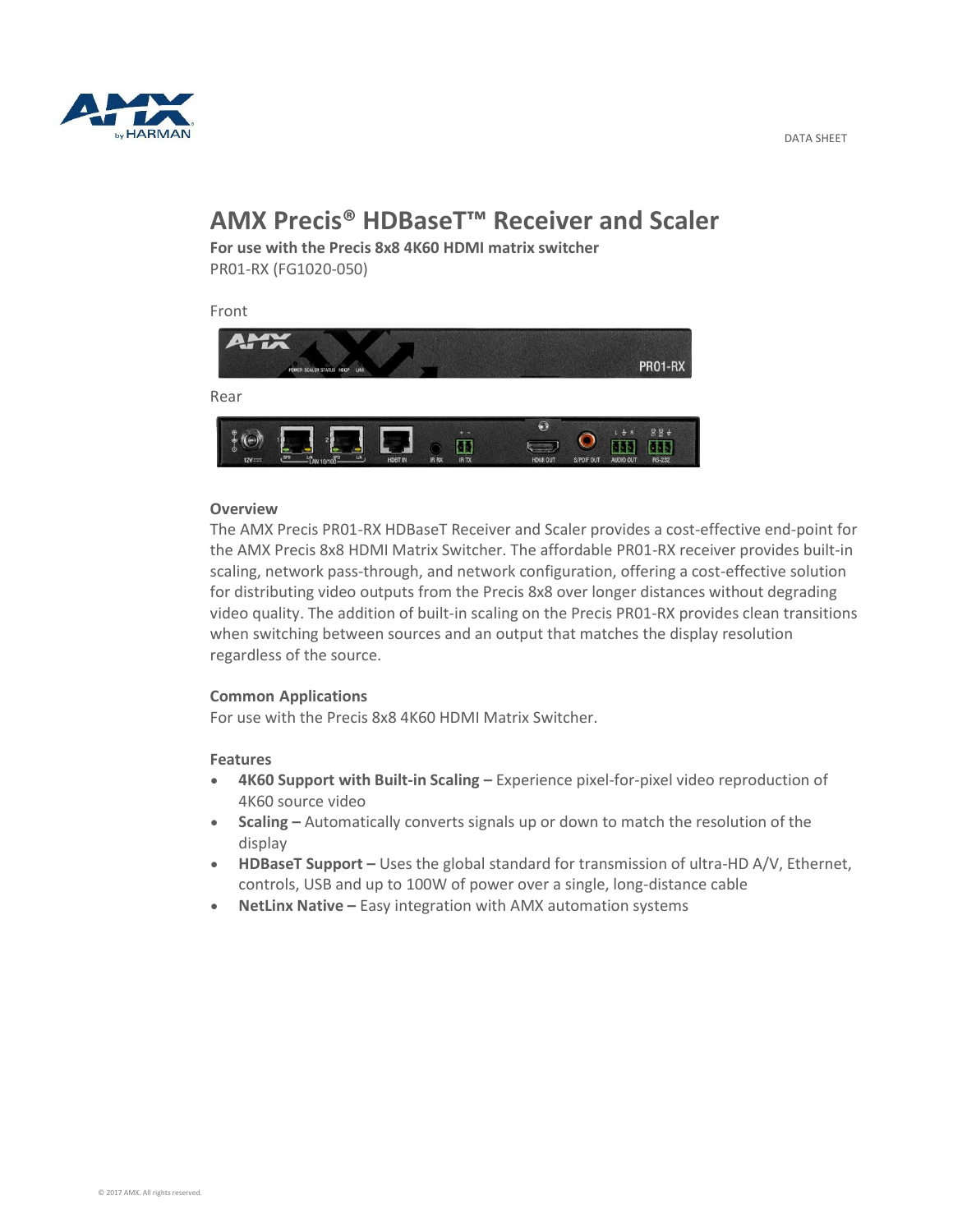## **Specifications – Subject to Change**

 $\mathbf l$ 

| General                          |                                                     |
|----------------------------------|-----------------------------------------------------|
| <b>Dimensions</b>                | 5.63 in (14.3 cm) depth                             |
|                                  | 9.22 in (23.44 cm) width                            |
|                                  | .98 in (2.5 cm) height                              |
| Weight                           | Approx. 2.2 (1 kg)                                  |
| Shipping Weight                  | <b>TBD</b>                                          |
| <b>Mounting Options</b>          | Includes V-Style surface mount brackets             |
| <b>Compatible AMX Products</b>   | PR01-0808 HDBaseT Outputs                           |
| <b>MTBF</b>                      | <b>TBD</b>                                          |
| <b>Airflow Approvals</b>         | Convection (openings on sides of case)              |
| <b>Regulatory Compliance</b>     | <b>TBD</b>                                          |
| <b>Twisted Pair Cable Type</b>   | Shielded Cat6, Cat6A and Cat7* / Shielded Cat6A and |
|                                  | Cat7                                                |
| <b>Twisted Pair Cable Length</b> | Up to 262 ft. (80 m) for full 4K signal support     |
|                                  | Up to 328 ft. (100 m) for 1080p and below           |
| Included Accessories             | 1x 12V/3APower Adapter                              |
|                                  | 1x US AC Cable                                      |
|                                  | 1x EU AC Cable                                      |
|                                  | 1x UK AC Cable                                      |
|                                  | 2x 3P-3.5MM Phoenix Connectors                      |
|                                  | 1x 2P-3.5MM Phoenix Connectors                      |
|                                  | 1x IR Receiver                                      |
|                                  | 2x mounting ear                                     |
|                                  | 4x M2.5 screw (for mounting ears)                   |

| <b>HDBaseT</b>                 |                                                     |
|--------------------------------|-----------------------------------------------------|
| HDBaseT Layer Throughput (Max) | $10.2$ Gbps                                         |
| <b>Important Notice</b>        | DXLink twisted pair cable runs for DXLink equipment |
|                                | shall only be run within a common building.         |

| <b>Active Power Requirements</b>            |                                    |
|---------------------------------------------|------------------------------------|
| AC Power                                    | 100-240 VAC single phase, 50-60 Hz |
| Power Consumption, Local 12V Supplied (Max) | 16.4W                              |
| Power Connector                             | Screw Down Locking Power Connector |

| <b>Power Supply</b>   |                  |
|-----------------------|------------------|
| Included<br>External, | <b>DC 12V 3A</b> |

| <b>Environmental</b>                          |                                                                     |
|-----------------------------------------------|---------------------------------------------------------------------|
| Temperature (Operating)                       | 32° F to 113° F (0° C to 45° C)                                     |
| Temperature (Storage)                         | $-4^{\circ}$ to $140^{\circ}$ F ( $-20^{\circ}$ to 70 $^{\circ}$ C) |
| Humidity (Operating)                          | 10% to 90% RH (non-condensing)                                      |
| Humidity (Storage)                            | 10% to 90% RH (non-condensing)                                      |
| Thermal Dissipation, Local 12V Supplied (Max) | 55.95 BTU/hr                                                        |
|                                               |                                                                     |

| <b>Back Connectors</b>      |                                                   |
|-----------------------------|---------------------------------------------------|
| Local Power                 | Screw Down Locking Power Connector                |
| LAN10/100 Ethernet Port     | (2) RJ-45 Connector, TCP/IP Port (ICS LAN 10/100) |
| <b>HDBaseT</b> Input        | $(1)$ RJ-45                                       |
| IR RX                       | 3.5mm Mini-Stereo Jack                            |
| <b>IRTX</b>                 | 3.5mm Pluggable Phoenix Terminal Block            |
| <b>HDMI Output</b>          | <b>HDMI Type A Female</b>                         |
| Analog Stereo Output        | 3 Position 3.5mm pluggable Phoenix Terminal Block |
| S/PDIF Digital Audio Output | <b>RCA Jack</b>                                   |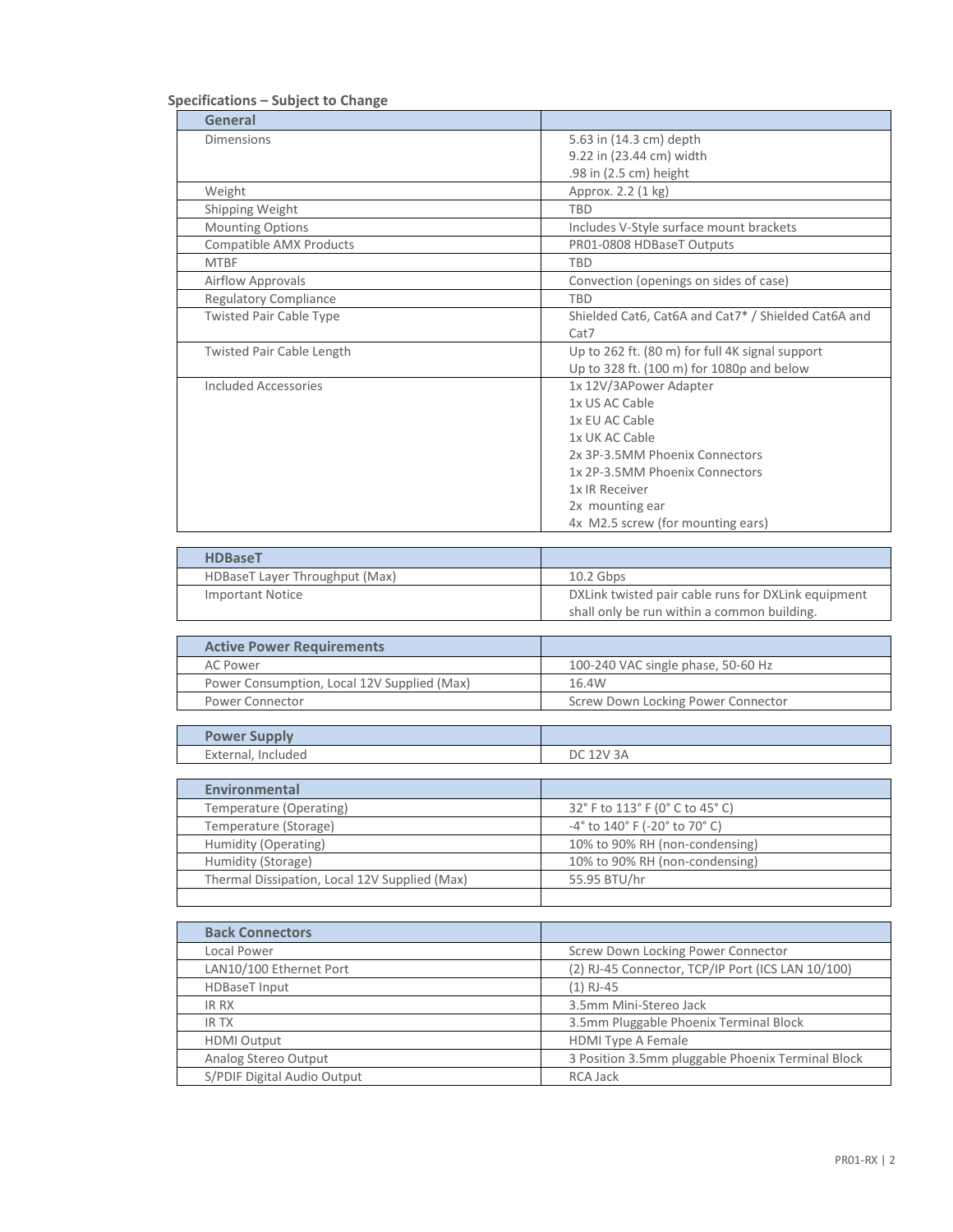| Serial | 3 Position 3.5mm Pluggable Phoenix Terminal Block |
|--------|---------------------------------------------------|
|        | <b>Bidirectional RS-232</b>                       |
|        | Standard NetLinx Baud rate 1200-115k              |
|        | Parity support Odd/Even/None                      |
|        |                                                   |

| <b>Front Indicators</b> |                                                                          |
|-------------------------|--------------------------------------------------------------------------|
| Power Indicators        | Green LED, Solid ON when power is applied                                |
| Scaler                  | Green LED, Blinking when scaler is working properly                      |
| <b>Status</b>           | Green LED, blinking                                                      |
| <b>HDCP</b> Indicator   | Yellow LED, Blinking when Non-HDCP, Solid ON when<br><b>HDCP</b>         |
| Link                    | Green LED, Solid ON when linked to HDBaseT<br><b>Transmission Source</b> |

| <b>Rear Indicators</b>                  |                                                      |
|-----------------------------------------|------------------------------------------------------|
| Ethernet Link/Act Indicator             | (2) Link/Activity LED (green) blinks when receiving  |
|                                         | Ethernet data packets, one on Ethernet RJ - 45       |
| Ethernet Speed Indicator                | (2) Speed LED (yellow) lights On when the connection |
|                                         | speed is 100 Mbps Ethernet connection and turns OFF  |
|                                         | when the speed is 10 Mbp                             |
|                                         |                                                      |
| <b>HDMI</b>                             |                                                      |
| <b>Compatible Formats</b>               | HDMI, HDCP                                           |
| Signal Type Support                     | HDMI, DisplayPort++ (input only with HDMI cable      |
|                                         | adapter                                              |
| Input Signal Type                       | HDBaseT from PR01-0808 Matrix Switcher HDBaseT       |
|                                         | Output                                               |
| Output Signal Type                      | <b>HDMI</b>                                          |
| <b>Output Connector</b>                 | <b>HDMI Type A Female</b>                            |
| <b>Output Scaling</b>                   | Auto or Manual                                       |
| <b>Output Scaling Resolutions</b>       | 800x600 @ 60 Hz                                      |
|                                         | 1280x720 p @ 50 Hz, 59.95 Hz, 60 Hz                  |
|                                         | 1024x768 @ 60 Hz                                     |
|                                         | 1280x768, @ 60 Hz                                    |
|                                         | 1280x800 @ 60 Hz                                     |
|                                         | 1280x960 @ 60 Hz                                     |
|                                         | 1280x1024 @ 60 Hz                                    |
|                                         | 1360x768 @ 60 Hz                                     |
|                                         | 1366x768 @ 60 Hz                                     |
|                                         | 1440x900 @ 60 Hz                                     |
|                                         | 1600x900 @ 60 Hz                                     |
|                                         | 1600x1200 @ 60 Hz                                    |
|                                         | 1680x1050 @ 60 Hz                                    |
|                                         | 1920x1080 p @ 50 hz, 59.94 Hz, 60 Hz                 |
|                                         | 1920x1200 @ 60 Hz                                    |
|                                         | 3840x2160 @ 24 Hz, 25Hz, 30 Hz, 60 Hz                |
|                                         | 4096x2160 @ 24 Hz, 25Hz, 30 Hz, 60 Hz                |
| Data Rate (Max)                         | 18 Gbp (Output)                                      |
| Pixel Clock (Max)                       | Up to 600 Mhz (Output) 300 Mhz (Input Signals)       |
| <b>HDBaseT Input Resolution Support</b> | VESA                                                 |
|                                         | 800x600 @ 60 Hz                                      |
|                                         | 1024x768 @ 60 Hz                                     |
|                                         | 1280x768, @ 60 Hz                                    |
|                                         | 1280x800 @ 60 Hz                                     |
|                                         | 1280x960 @ 60 Hz                                     |
|                                         | 1280x1024 @ 60 Hz                                    |
|                                         | 1360x768 @ 60 Hz                                     |
|                                         | 1366x768 @ 60 Hz                                     |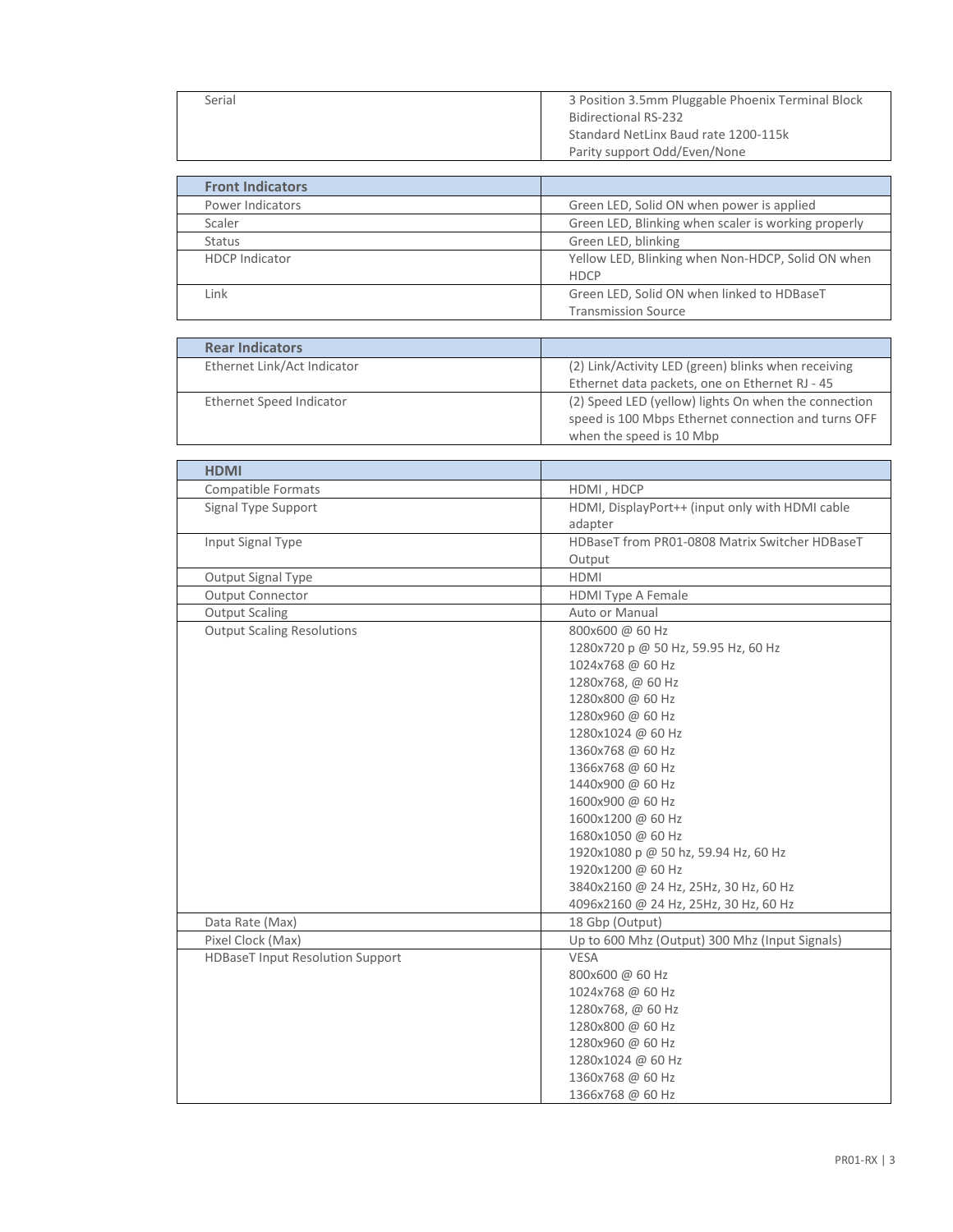|                                  | 1440x900 @ 60 Hz                                                                   |
|----------------------------------|------------------------------------------------------------------------------------|
|                                  | 1600x900 @ 60 Hz                                                                   |
|                                  | 1600x1200 @ 60 Hz                                                                  |
|                                  | 1680x1050 @ 60 Hz                                                                  |
|                                  | 1920x1200 @ 60 Hz                                                                  |
|                                  | 2048x1152 @ 60 Hz                                                                  |
|                                  | 3840x2160 @ 24 Hz, 25Hz, 30 Hz                                                     |
|                                  | 4096x2160 @ 24 Hz, 25Hz, 30 Hz                                                     |
|                                  |                                                                                    |
|                                  | SMPT:                                                                              |
|                                  | 720x480 @ 59.94 Hz, 60 Hz<br>720x576 p @ 50 Hz                                     |
|                                  | 1280x720 p @ 50 Hz, 59.95 Hz, 60 Hz                                                |
|                                  | 1920x1080 p @ 50 hz, 59.94 Hz, 60 Hz                                               |
|                                  |                                                                                    |
|                                  | <b>Established Timing</b>                                                          |
|                                  | 1280 x 1024 @ 75 Hz                                                                |
|                                  | 1152 x 870 @ 75 Hz                                                                 |
|                                  | 1024 x 768 @ 60 Hz, 70 Hz, 75 Hz, 87 Hz                                            |
|                                  | 832 x 624 @ 75 Hz                                                                  |
|                                  | 800 x 600 @ 56 Hz, 60 Hz, 72 Hz, 75 Hz                                             |
|                                  | 720 x 400 @ 70 Hz, 88 Hz                                                           |
|                                  | 640 x 480 @ 60 Hz, 67 Hz, 72 Hz, 75 Hz                                             |
|                                  |                                                                                    |
|                                  | CEA Information Code (VIC) Formats:                                                |
|                                  | $VIC = 1,640 \times 480$ p 59.94/60 Hz 4:3                                         |
|                                  | $VIC = 2$ , 720 x 480 p 59.94/60 Hz 4:3                                            |
|                                  | $VIC = 3$ , 720 x 480 p 59.94/60 Hz 16:9                                           |
|                                  | VIC = 4, 1280 x 720 p 59.94/60 Hz 16:9                                             |
|                                  | $VIC = 5$ , 1920 x 1080 i 59.94/60 Hz 16:9                                         |
|                                  | $VIC = 6$ , 720(1440) x 480 i 59.94/60 Hz 4:3                                      |
|                                  | $VIC = 7, 720(1440) \times 480$ i 59.94/60 Hz 16:9                                 |
|                                  | $VIC = 14$ , 1440 x 480 p 59.94/60 Hz 4:3                                          |
|                                  | $VIC = 15$ , 1440 x 480 p 59.94/60 Hz 16:9                                         |
|                                  | VIC = 16, 1920 x 1080 p 59.94/60 Hz 16:9<br>$VIC = 17, 720 \times 576$ p 50 Hz 4:3 |
|                                  | VIC = 18, 720 x 576 p 50 Hz 16:9                                                   |
|                                  | VIC = 19, 1280 x 720 p 50 Hz 16:9                                                  |
|                                  | VIC = 20, 1920 x 1080 i 50 Hz 16:9                                                 |
|                                  | $VIC = 21, 720(1440) \times 576$ i 50 Hz 4:3                                       |
|                                  | $VIC = 22, 720(1440) \times 576$ i 50 Hz 16:9                                      |
|                                  | $VIC = 29$ , 1440 x 576 p 50 Hz 4:3                                                |
|                                  | $VIC = 30$ , 1440 x 576 p 50 Hz 16:9                                               |
|                                  | VIC = 30, 1440 x 576 p 50 Hz 16:9                                                  |
|                                  | VIC = 31, 1920 x 1080 p 50 Hz 16:9                                                 |
|                                  | VIC = 32, 1920 x 1080 p 23.97/24 Hz 16:9                                           |
|                                  | VIC = 33, 1920 x 1080 p 25 Hz 16:9                                                 |
|                                  | VIC = 34, 1920 x 1080 p 29.97/30 Hz 16:9                                           |
|                                  | VIC = 39, 1920 x 1080 i 50 Hz 16:9                                                 |
|                                  | VIC = 41, 1280 x 720 p 100 Hz 16:9                                                 |
|                                  | $VIC = 42$ , 720 x 576 p 100 Hz 4:3                                                |
|                                  | $VIC = 43,720 \times 576$ p 100 Hz 16:9                                            |
|                                  | $VIC = 44, 720(1440) \times 576$ i 100 Hz 4:3                                      |
|                                  | $VIC = 45, 720(1440) \times 576$ i 100 Hz 16:9                                     |
| <b>HDBaseT 4K Format Support</b> | 3840x2160p@24/25/30 Hz, 4:4:4                                                      |
|                                  | 4096x2160p@24/25/30 Hz, 4:4:4                                                      |
|                                  | 3840x2160p@50/60 Hz, 4:2:0                                                         |
|                                  | 4096x2160p@50/60 Hz, 4:2:0                                                         |
| Audio Format Support             | 2 CH L-PCM                                                                         |